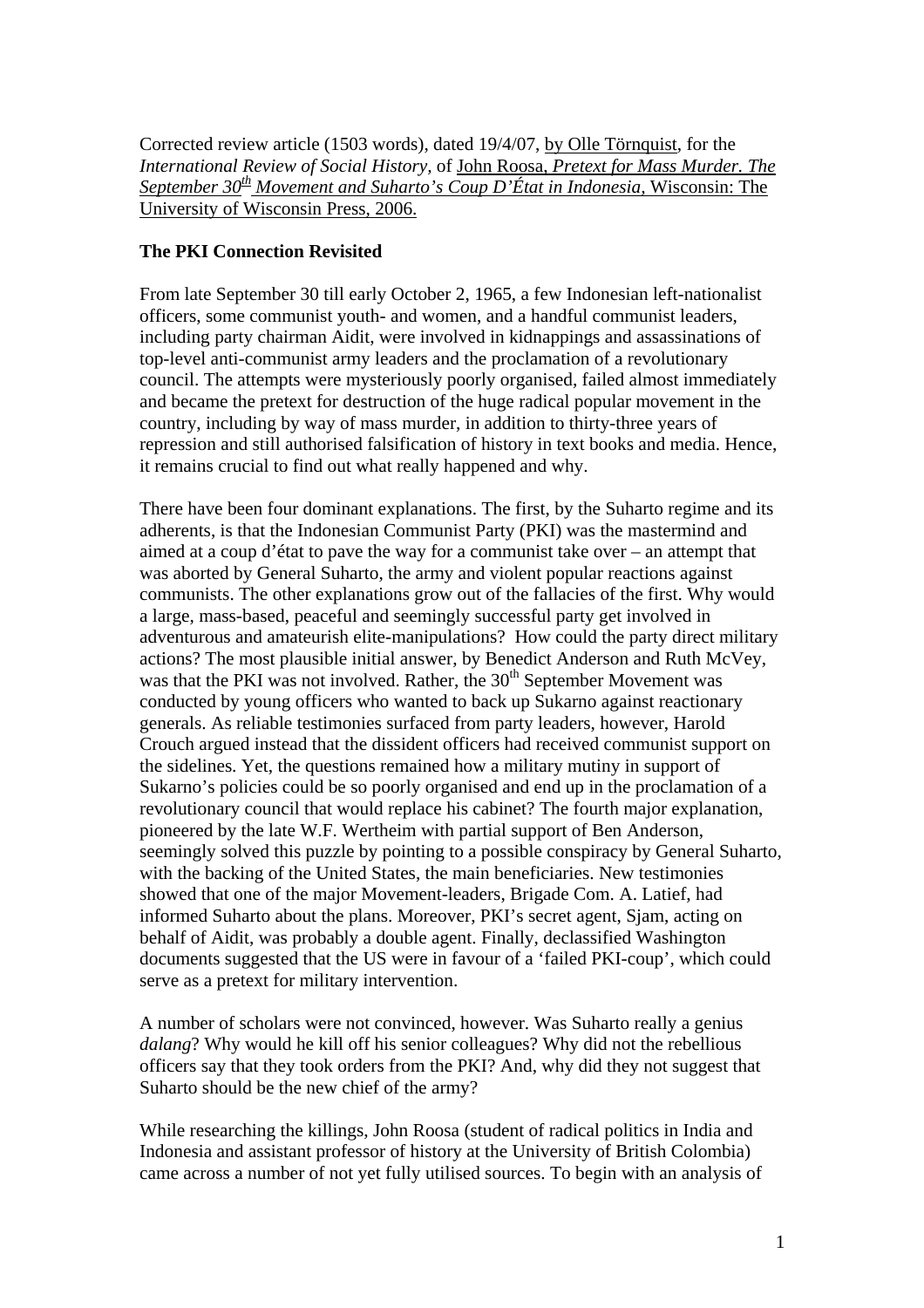the senior officer involved, Brig. Gen. Supardjo, to which was added interviews with a leading PKI member with privileged knowledge of its special bureau and director. Further, a number of statements by PKI-leaders, declassified US materials, an analysis by the late Siauw Giok Tjhan (former leader of the Indonesian ethnic Chinese) based on conversations with imprisoned PKI-leaders, and interviews with eight particularly knowledgeable leftists.

What did these sources indicate? The new narration may be summarised in three theses. First, that while the  $30<sup>th</sup>$  September Movement emerged as a dissident military group, its actions were guided by the PKI chairman Aidit through the party's special bureau; a secret remnant within the party's organisational department from the clandestine work in the late forties and since some time headed by Sjam, an old confident of Aidit from this period of revolutionary, elitist-cadre actions.

Second, that while this special bureau – just like many similarly secret units in other parties and groups at the time – primarily gathered supporters within the armed forces, it was also called upon by Aidit in mid-1965 to guide dissident officers who wanted to prevent top-generals from sabotaging Sukarno's policies. The officers should be guided in such a way that their mutiny would not be limited to a military affair – which had recently been the case in Algeria by Col. Boumedienne against Ben Bella – but pave the way for popular mobilisation in favour of more consistent implementation of Sukarno's radical intentions. By necessity, such leadership had to be secret, to save the party should anything go wrong and to prevent disclosure by 'unreliable' top-party leaders such as Njoto and Sakirman.

Third, that there was no genius mastermind behind the Movement. Rather, the organisation and actions were quite messy. The combination of secret guidance by a few party-leaders and a majority of officers who did not want to go beyond the exposure of their reactionary superiors was a major reason for the lack of realistic planning, clear chains of command and food for the soldiers – as well as the fact that when things went wrong, some wanted to retreat, others discussed air-strikes against enemy-generals and yet others tried to ignite notoriously over-estimated military and mass support by proclaiming a revolutionary council.

Are these disturbing revelations for leftists, which will lead to much needed rethinking while also being abused by proponents of the argument that the 30th of September Movement was a PKI ploy to grab power?

I do not think so. To begin with, Roosa's study also reveals a number of disturbing facts for the previous and current Indonesian regimes. The scrupulous and instigating role of the US is well documented. Suharto's manipulations are clear enough. It is proven that there was no mastermind – and that the PKI was not involved as a party and movement, only through some few leaders acting secretly beyond their mandates. It is established that the  $30<sup>th</sup>$  September movement was used as a pretext for Suharto' disobedience of President Sukarno, rise to power and quite separately organised repression with massive executions and instigation of militia-like mass murders, (the logics of which we know better now from the organisation of the post-Suharto violence in Indonesia itself and East Timor).